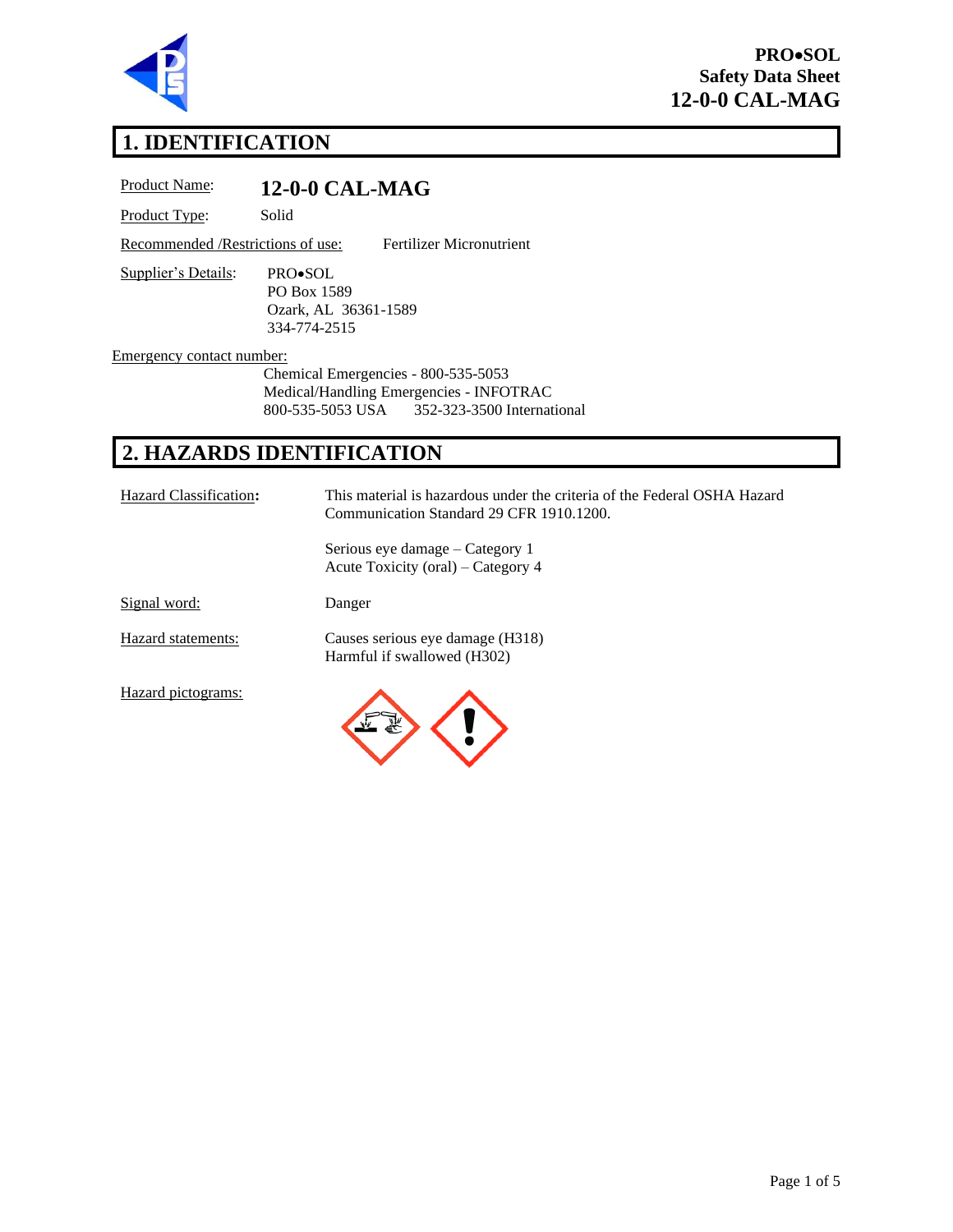



| Precautionary statements:                             |                                                                                                                                                                                                                                |  |  |
|-------------------------------------------------------|--------------------------------------------------------------------------------------------------------------------------------------------------------------------------------------------------------------------------------|--|--|
| Prevention                                            | Keep out of reach of children.                                                                                                                                                                                                 |  |  |
|                                                       | Wash skin thoroughly after handling.                                                                                                                                                                                           |  |  |
|                                                       | Do not eat, drink, or smoke when using product.                                                                                                                                                                                |  |  |
|                                                       | Wear protective gloves/ protective clothing/ eye protection/ face protection.                                                                                                                                                  |  |  |
| Response                                              | IF IN EYES: Rinse cautiously with water for several minutes. Remove contact<br>lenses, if present and easy to do. Continue rinsing. Immediately call a doctor.<br>IF SWALLOWED: Call a doctor if you feel unwell. Rinse mouth. |  |  |
| Storage                                               | NA.                                                                                                                                                                                                                            |  |  |
| Disposal                                              | Dispose of contents/container to an approved waste disposal.                                                                                                                                                                   |  |  |
| Other hazards:                                        | None identified.                                                                                                                                                                                                               |  |  |
| Other hazards not contributing to the classification: | Spill area may be slippery.                                                                                                                                                                                                    |  |  |
| Unknown components with acute toxicity:               | None.                                                                                                                                                                                                                          |  |  |

## **3. COMPOSITION/INFORMATION ON INGREDIENTS**

This product is a mixture

| Chemical name/component  | CAS#             | Concentration    |
|--------------------------|------------------|------------------|
| Calcium Nitrate          | 15245-12-2       | $>45 - 60\%$     |
| <b>Magnesium Nitrate</b> | 13446-18-9       | $>$ 35 - $<$ 50% |
| Fulvic Acid              | 479-66-3         | $> 0.1 - < 3\%$  |
| Fe EDTA                  | 15708-41-5       | $> 0.1 - < 3\%$  |
| Cu EDTA                  | $14025 - 15 - 1$ | $> 0.1 - < 3\%$  |
| Mn EDTA                  | 15375-84-5       | $> 0.1 - < 3\%$  |
| Zn EDTA                  | 14025-21-9       | $> 0.1 - < 3\%$  |
| Sodium Borate            | 12280-03-4       | $< 0.1\%$        |
| Sodium Molybdate         | $10102 - 40 - 6$ | $< 0.1\%$        |

#### **4. FIRST-AID MEASURES**

Description of first aid measures:

Eye Contact - If in eyes: Flush with water for 15 minutes. Call a doctor for treatment if irritation persists. Skin Contact - If on skin: Wash thoroughly with soap and water. Launder clothing before reuse. Inhalation - If inhaled: Remove affected person from source of exposure. Call 911 if breathing is difficult. Ingestion - If ingested: Do not induce vomiting. Get medical attention. Have the product label with you when calling a doctor or going for treatment. Indication of any immediate medical attention and special treatment needed: No additional information available.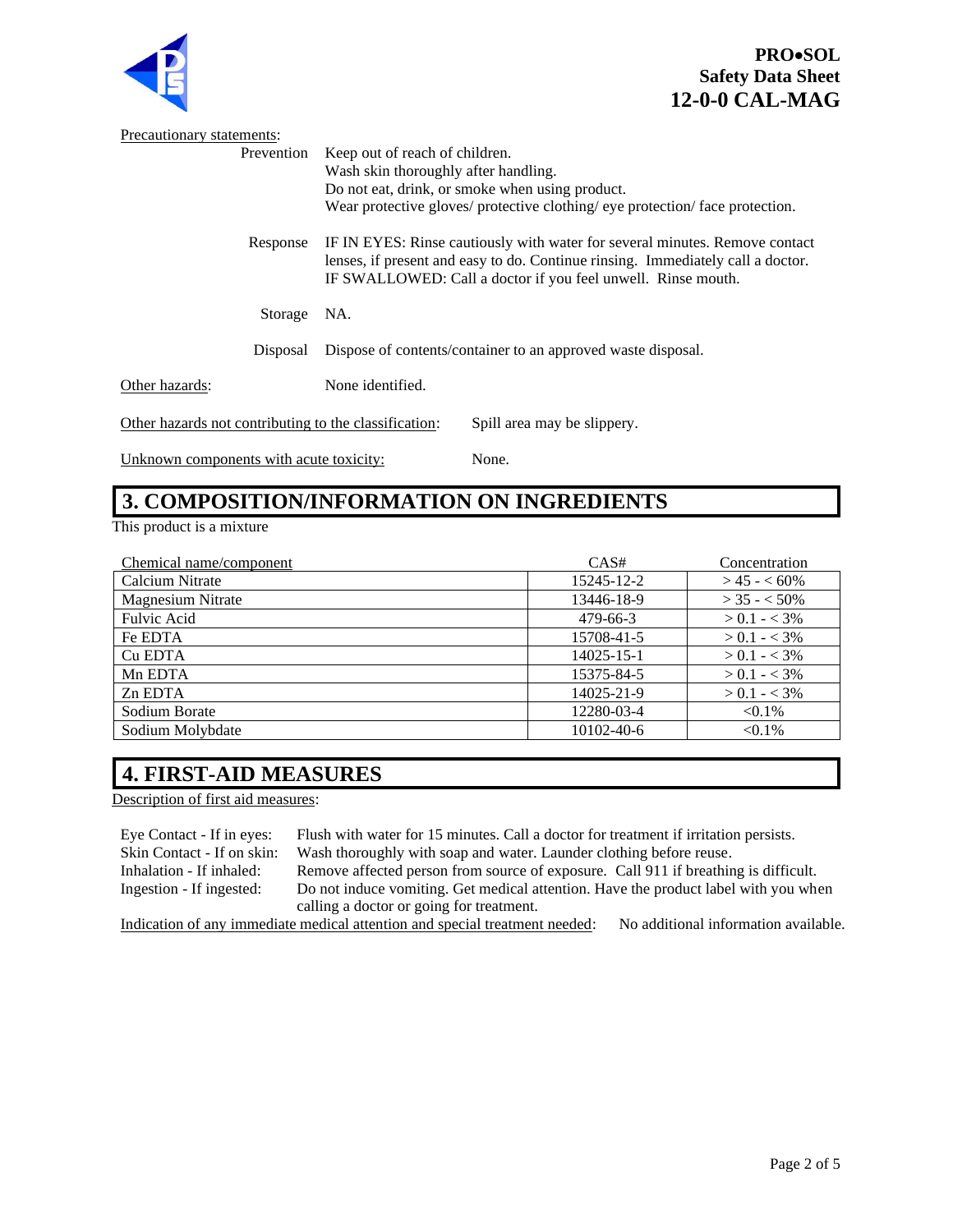

### **5. FIRE-FIGHTING MEASURES**

| Extinguishing media:                                      |                                                                                                      |  |
|-----------------------------------------------------------|------------------------------------------------------------------------------------------------------|--|
| Suitable extinguishing media:                             | Water fog, foam or spray, dry chemical, carbon dioxide, sand                                         |  |
| Unsuitable extinguishing media:                           | None                                                                                                 |  |
| Special hazards arising from the<br>substance or mixture: | Material is not combustible. Product packaging is not self-ignitable, but may<br>support combustion. |  |
| Advice for firefighters:                                  |                                                                                                      |  |
| Fire fighting instructions:                               | Use extinguishing media appropriate for the surrounding materials.                                   |  |
| Protection during                                         | Wear appropriate protective equipment and self-contained breathing apparatus                         |  |
| firefighting:                                             | (SCBA) with a full face-piece operated in positive pressure mode.                                    |  |
| Other information:                                        | Do not allow run-off from fire-fighting to enter drains or water courses.                            |  |

#### **6. ACCIDENTAL RELEASE MEASURES**

| Personal precautions, protective equipment, and emergency procedures:                  |  |  |
|----------------------------------------------------------------------------------------|--|--|
| Use protective equipment to prevent contact with skin and eyes or inhalation of dust.  |  |  |
| Use site specific emergency procedures if product is released. Prevent entry to sewers |  |  |
| and public surface waters per site specific containment procedures.                    |  |  |
| Methods and material for containment and cleaning up:                                  |  |  |
| Use mechanical means. Store material in suitable containers for recycle or disposal.   |  |  |
| Minimize dust generation.                                                              |  |  |
|                                                                                        |  |  |

#### **7. HANDLING AND STORAGE**

Precaution for safe handling: Avoid contact with skin and eyes. After handling, wash hands thoroughly with soap and water. Avoid generating and breathing dust. Wash before eating and drinking.

Safe Storage conditions: Store in a dry, cool, and well-ventilated area. Protect from weather. Incompatible materials: Strong alkaline or acid compounds.

### **8. EXPOSURE CONTROL/PERSONAL PROTECTION**

Exposure limits are listed below, if they exist:

| Component                     | Regulation           | Type of listing | Value/Notation                                           |
|-------------------------------|----------------------|-----------------|----------------------------------------------------------|
| $Dust - inhalable particles$  | <b>ACGIH</b>         | <b>TWA</b>      | $10 \text{ mg/m}^3$                                      |
| $Dust$ – respirable particles | <b>ACGIH</b>         | <b>TWA</b>      | $3 \text{ mg/m}^3$                                       |
| Magnesium compounds (dust)    | <b>ACGIH</b>         | <b>TWA</b>      | $10 \text{ mg/m}^3$                                      |
| Manganese compounds           | <b>ACGIH / NIOSH</b> | <b>TWA</b>      | $0.02$ mg/m <sup>3</sup> / 1 mg/m <sup>3</sup>           |
| Copper compounds              | OSHA / ACGIH / NIOSH | <b>TWA</b>      | $1 \text{ mg/m}^3 / 1 \text{ mg/m}^3 / 1 \text{ mg/m}^3$ |
| Molybdenum, soluble compounds | <b>ACGIH</b>         | <b>TWA</b>      | $0.5 \text{ mg/m}^3$                                     |

Engineering controls: Use adequate ventilation to prevent exposure.

| Personal protective measures: |                                                                              |
|-------------------------------|------------------------------------------------------------------------------|
| Hand protection:              | Wear suitable protective gloves to prevent direct exposure.                  |
| Eye protection:               | Safety glasses with side shields or tight fitting goggles.                   |
| Skin and body protection:     | Wear long sleeved clothing or other suitable clothing to prevent skin        |
|                               | exposure.                                                                    |
| Respiratory protection:       | Where dust is generated and appropriate engineering controls cannot          |
|                               | maintain acceptable levels, use appropriate respiratory protection equipment |
|                               | to prevent inhalation of materials.                                          |
| Special requirements for PPE, | No specialty PPE requirements beyond those previously identified.            |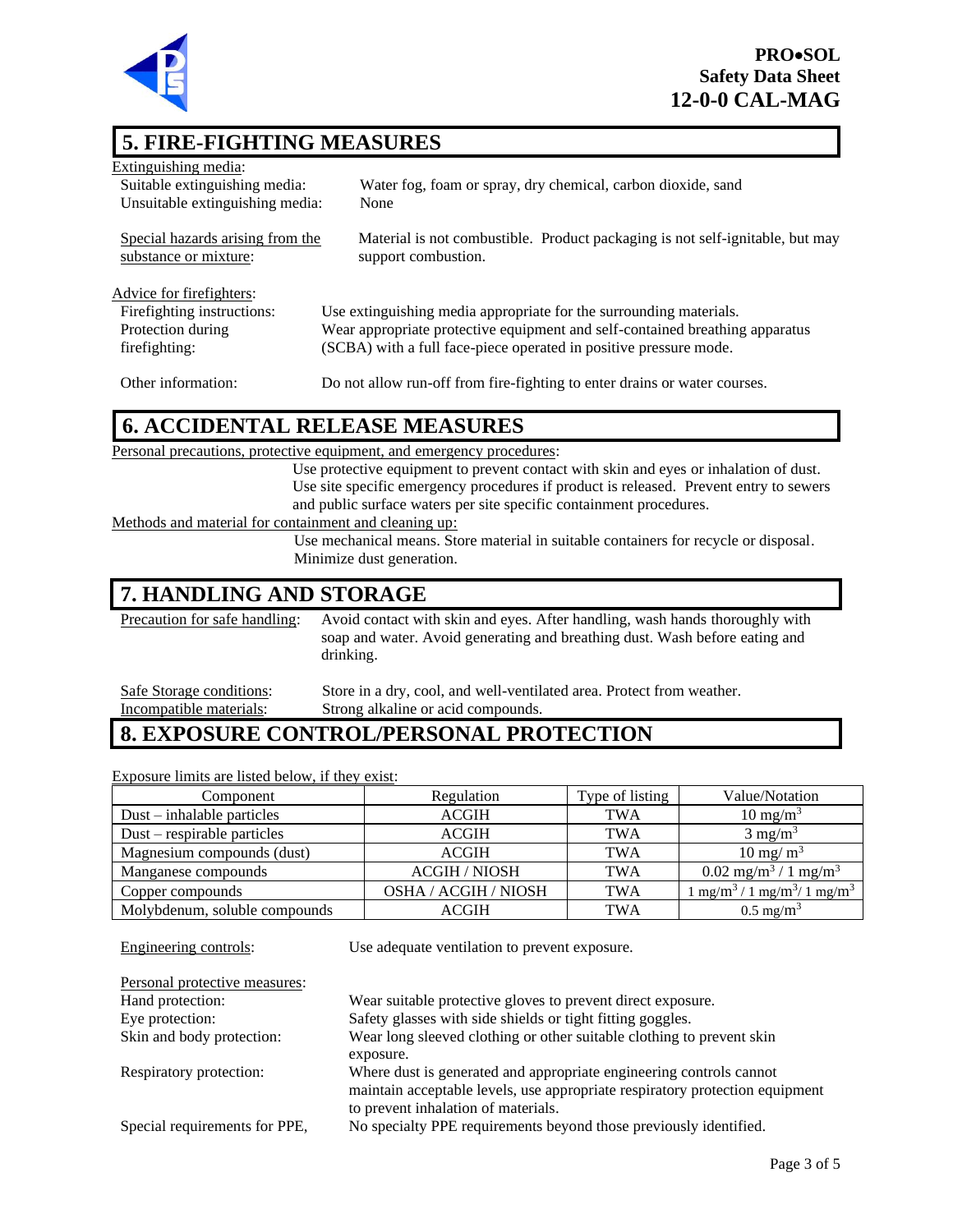

protective clothing or respirators:

# **9. PHYSICAL AND CHEMICAL PROPERTIES**

| Physical state:              | Solid           | Vapor pressure:        | NA                       |
|------------------------------|-----------------|------------------------|--------------------------|
| Color:                       | Pale blue       | Vapor density:         | NA.                      |
| Odor:                        | <b>Odorless</b> | Relative density       | $62$ lbs/ft <sup>3</sup> |
| Odor threshold:              | NA              | Solubility:            | 100% soluble in water    |
| pH:                          | NA.             | Partition coefficient: | <b>NA</b>                |
| Melting point/freezing       | <b>NA</b>       | Auto ignition temp:    | <b>NA</b>                |
| point:                       |                 |                        |                          |
| Initial boiling point/range: | <b>NA</b>       | Decomposition temp:    | <b>NA</b>                |
| Flashpoint:                  | NA.             | Viscosity:             | NA.                      |
| Evaporation rate:            | NA              |                        |                          |
| Flammability (solid gas):    | <b>NA</b>       |                        |                          |
| Upper/lower flammability     | NA.             |                        |                          |
| or explosive limits:         |                 |                        |                          |

Other information: No additional information.

#### **10. STABILITY AND REACTIVITY**

Reactivity: This product is stable under normal conditions of use, storage and transport.

Chemical stability: This product is stable at ambient temperatures and atmospheric pressures.

#### Other:

Hazardous reactions: None determined. Conditions to avoid: Avoid high temperatures. Prevent contact with moisture or incompatible materials. Incompatible materials: Strong alkaline or acid compounds. Hazardous decomposition products: Metal and sulfur fumes when excessive heat is applied.

### **11. TOXICOLOGICAL INFORMATION**

Likely routes of exposure: Inhalation, Ingestion, Skin contact, Eye contact

| Symptoms/injuries after inhalation:                                | Harmful if inhaled.                          |                |
|--------------------------------------------------------------------|----------------------------------------------|----------------|
| Symptoms/injuries after Ingestion:                                 | Harmful if swallowed.                        |                |
| Symptoms/injuries after skin contact:                              | Prolonged contact may cause skin irritation. |                |
| Symptoms/injuries after eye contact:                               | Causes serious eye damage.                   |                |
| Acute toxicity:                                                    | Mixture based on components' toxicity.       |                |
| Reproductive toxicity:                                             | No relevant data found.                      |                |
| Specific Target Organ Toxicity-S E:                                | No relevant data found.                      |                |
| Specific Target Organ Toxicity-R E:                                | Not classified                               |                |
| Carcinogenicity:                                                   | Not classified                               |                |
| NTP (National Toxicology Program):                                 |                                              | Not classified |
| IARC (International Agency for Research on Cancer):                |                                              | Not classified |
| ACGIH (American Conference of Governmental Industrial Hygienists): |                                              | Not classified |

#### **12. ECOLOGICAL INFORMATION**

Bioaccumulative potential: No data is available. Mobility in soil: No data is available.

Toxicity: No testing data available. Persistence and degradability: No data is available on the degradability of this product.